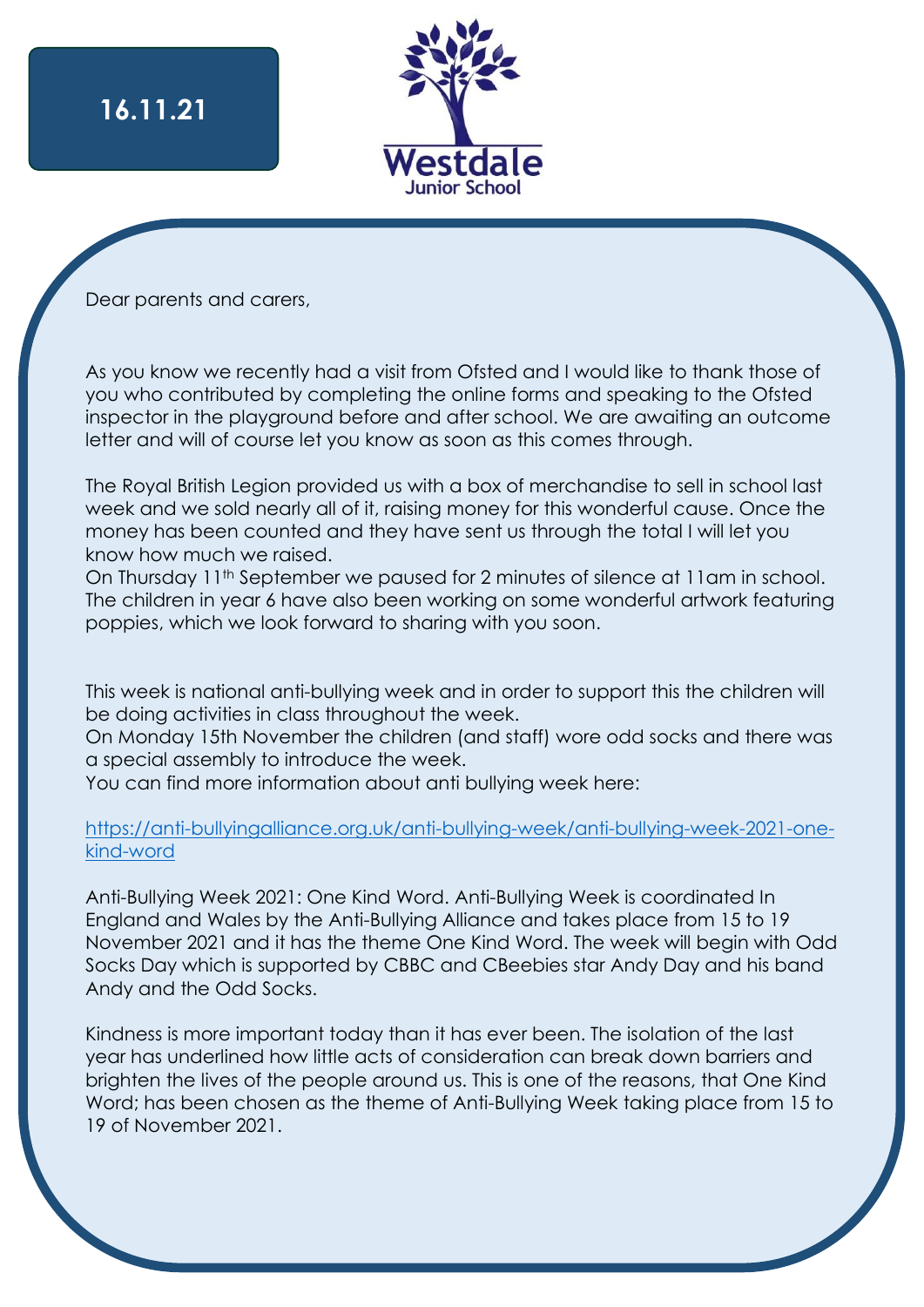#### **A BIG Thank You & Farewell to Ms Bradley**

Our School Business Manager Ms Bradley will be leaving us on Friday 19th November for a new and exciting role.

Ms Bradley has been at Westdale Junior School for over 7 years and has worked tirelessly supporting the school, especially during the Covid-19 pandemic.

We are sure you will join us in thanking Ms Bradley for all her hard work and wishing her the best for her new role. We will miss her.



## **CHILDREN IN NEED**

As our Year 6 Children will be at Edale on Friday we will do our fundraising for Children in Need on Monday 22nd November this year. Please see the flyer below for details.



Monday 22<sup>nd</sup> November

Spotty non-uniform, bring your

favourite Teddy to school

and make a donation to

Children in Need.